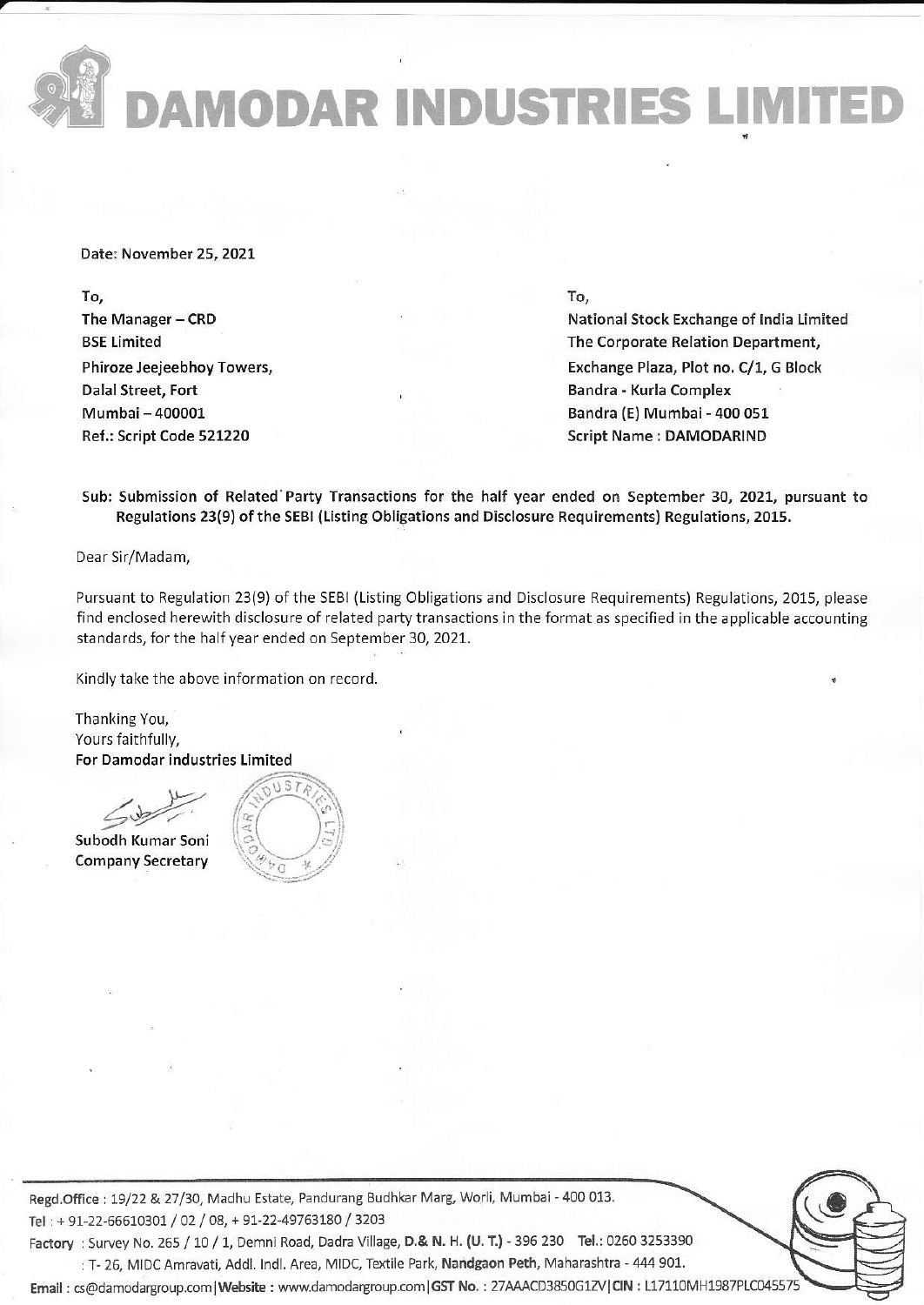## DISCLOSURE OF RELATED PARTY TRANSACTIONS- ON STANDALONE BASIS In pursuance with Regulation 23{9} of SEBI (Listing Obligations and Disclosure Requirements} (Amendments) Regulations, 2018

The Company has transactions with its related parties comprising of Key Management Personnel and the relative of Key Management Personnel and other Related Parties.

As per Accounting Standard 24, the disclosures of transactions with the related parties as defined in the Accounting Standard are given below.

List of related parties where control exists and related parties with whom material transactions have taken place and relationships:

- (a) Director/Key Management Personnel (KMP)
	- Shri Arunkumar Biyani Chairman & Director

Shri Ajay Biyani- Managing Director

Shri Anil D. Biyani- Whole Time Director

- Shri Subodh Soni Company Secretary
- Shri Sheetal Prashad Singhal -Chief Financial officer

(b) Relatives of Key Management Personnel {KMP) :

Mrs. Kanta Biyani, Mr. Aman Biyani, Mr. Akshay Biyani, Mrs. Manju Biyani, Mrs. Sanju Biyani, Ms. Risha Biyani, Mrs. Payal Biyani, Mrs. Bhawna Biyani, Mr. Aditya Biyani, Ms. Reiya Biyani, Ms. tia Biyani, Ms. Kiara Biyani, yuvan Biyani, Aarika Biyani & Mr. Abhishek Biyani

(c) Other Related Parties (Enterprises - KMP having significant influence / Owned by Major Shareholders) M/s. Shri Damodar Yarn Manufacturing Pvt. Ltd., M/s. Suam Overseas Pvt. Ltd., M/s. Damosuam Carriers Pvt. Ltd., Ajay Biyani HUF, Arun Kumar Biayni HUF, RRKJ Warehouses LLP, M/s. Calves N Leaves Initiative Private Limited & Shri Damodar Foundation.

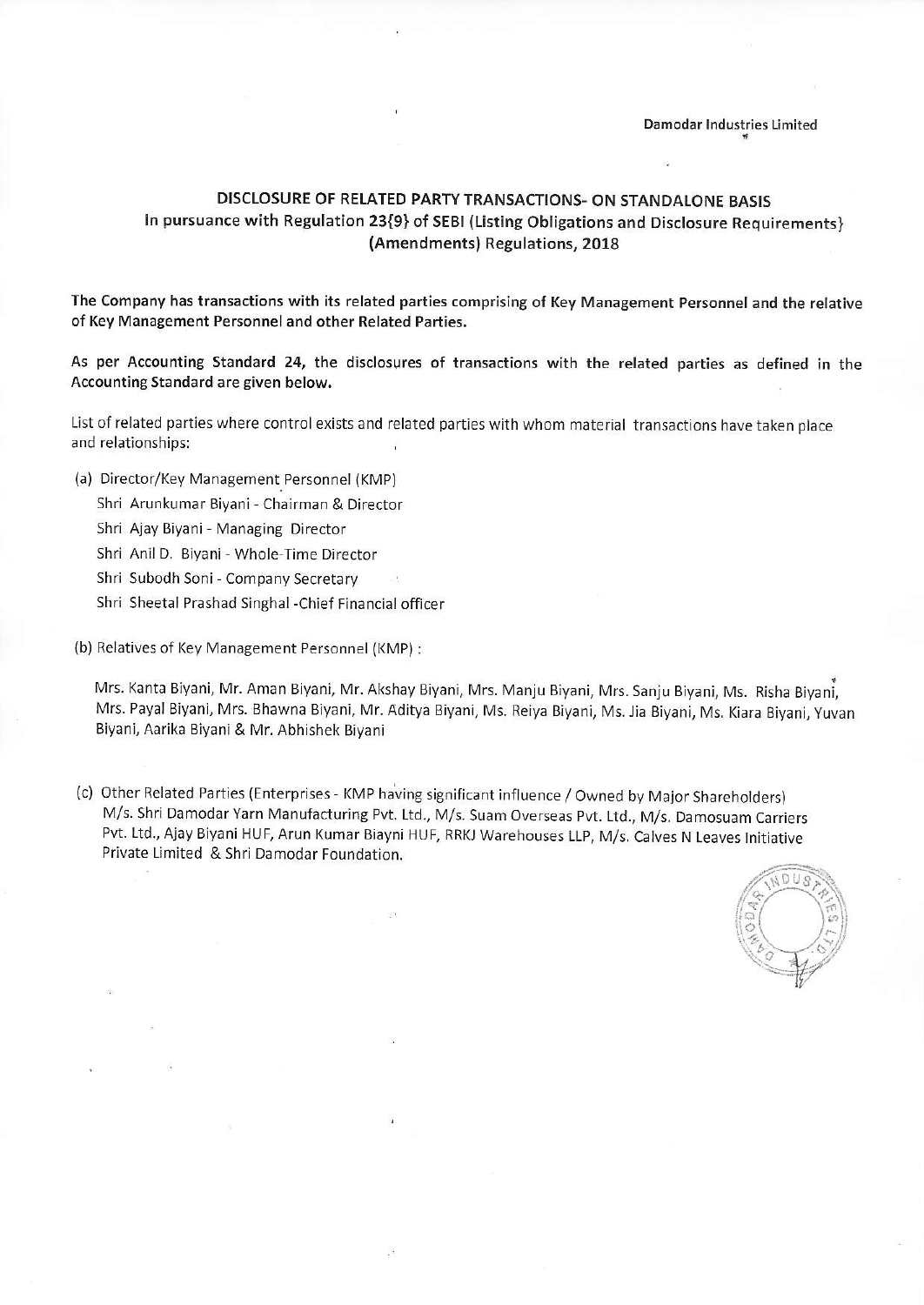## 2. Related Party Transactions during the year:-

|                                     |                                                              | (Amt. in Rs.)                               |
|-------------------------------------|--------------------------------------------------------------|---------------------------------------------|
| Name of Related Party               | <b>Nature of Transactions</b>                                | For Half Year ended<br>30th September, 2021 |
| Arunkumar Biyani                    | Interest on Unsecured Loan                                   | 2,421,578                                   |
|                                     | Directors Remuneration                                       | 2,700,000                                   |
|                                     | Unsecured Loan Balance                                       | 44,748,000                                  |
| Ajay Biyani                         | Interest on Unsecured Loan                                   | 2,620,867                                   |
|                                     | <b>Directors Remuneration</b>                                | 2,700,000                                   |
|                                     | Unsecured Loan Balance                                       | 52,930,000                                  |
| Anil D. Biyani                      | Interest on Unsecured Loan                                   | 5,577,775                                   |
|                                     | Directors Remuneration                                       | 2,700,000                                   |
|                                     | Unsecured Loan Balance                                       | 75,020,000                                  |
| Shri Damodar Yarn Mfg. Private Ltd. | Sales of Goods/materials                                     | 3,730,480                                   |
|                                     | Purchases Goods/materials                                    | 116,674                                     |
|                                     | Job Work                                                     | 811,876                                     |
| Damosuam Carriers Pvt. Ltd.         | Transportation charges                                       | 2,144,730                                   |
|                                     | Advance given for Transportation charges                     | 15,989                                      |
| Suam Overseas Private Ltd.          | Sales of Goods/materials                                     | 115, 112, 708                               |
|                                     | Purchases Goods/materials                                    | 134,478,902                                 |
| Arunkumar Biyani- HUF               | <b>Fixed Deposit Balance</b>                                 | 1,400,000                                   |
|                                     | Interest on FD                                               | 70,930                                      |
| Ajay D. Biyani - HUF                | <b>Fixed Deposit Balance</b>                                 | 1,000,000                                   |
|                                     | Interest on FD                                               | 50,414                                      |
| Kanta Biyani                        | <b>Fixed Deposit Balance</b>                                 | 22,000,000                                  |
|                                     | Interest on FD                                               | 1,170,494                                   |
| Abhishek Biyani                     | Interest on FD                                               | 848,844                                     |
|                                     | <b>Fixed Deposit Balance</b>                                 | 15,900,000                                  |
| Akshay Biyani                       | Interest on FD                                               | 815,479                                     |
|                                     | <b>Fixed Deposit Balance</b>                                 | 15,500,000                                  |
| Manju Biyani                        | Interest on FD                                               | 1,379,394                                   |
|                                     | <b>Fixed Deposit Balance</b>                                 | 27,500,000                                  |
| Sanju Biyani                        | Interest on FD                                               | 928,568                                     |
|                                     | <b>Fixed Deposit Balance</b>                                 | 17,900,000                                  |
| Bhawna Biyani                       | Interest on FD                                               | 225,619                                     |
|                                     | <b>Fixed Deposit Balance</b>                                 |                                             |
| Reiya Biyani                        | Interest on FD                                               | 4,300,000                                   |
|                                     | <b>Fixed Deposit Balance</b>                                 | 25,069                                      |
| Aman Biyani                         | Interest on FD                                               | 500,000                                     |
|                                     |                                                              | 950,651                                     |
|                                     | <b>Fixed Deposit Balance</b><br><b>Employee Remuneration</b> | 18,600,000<br><b>INDU</b><br>1,800,000      |